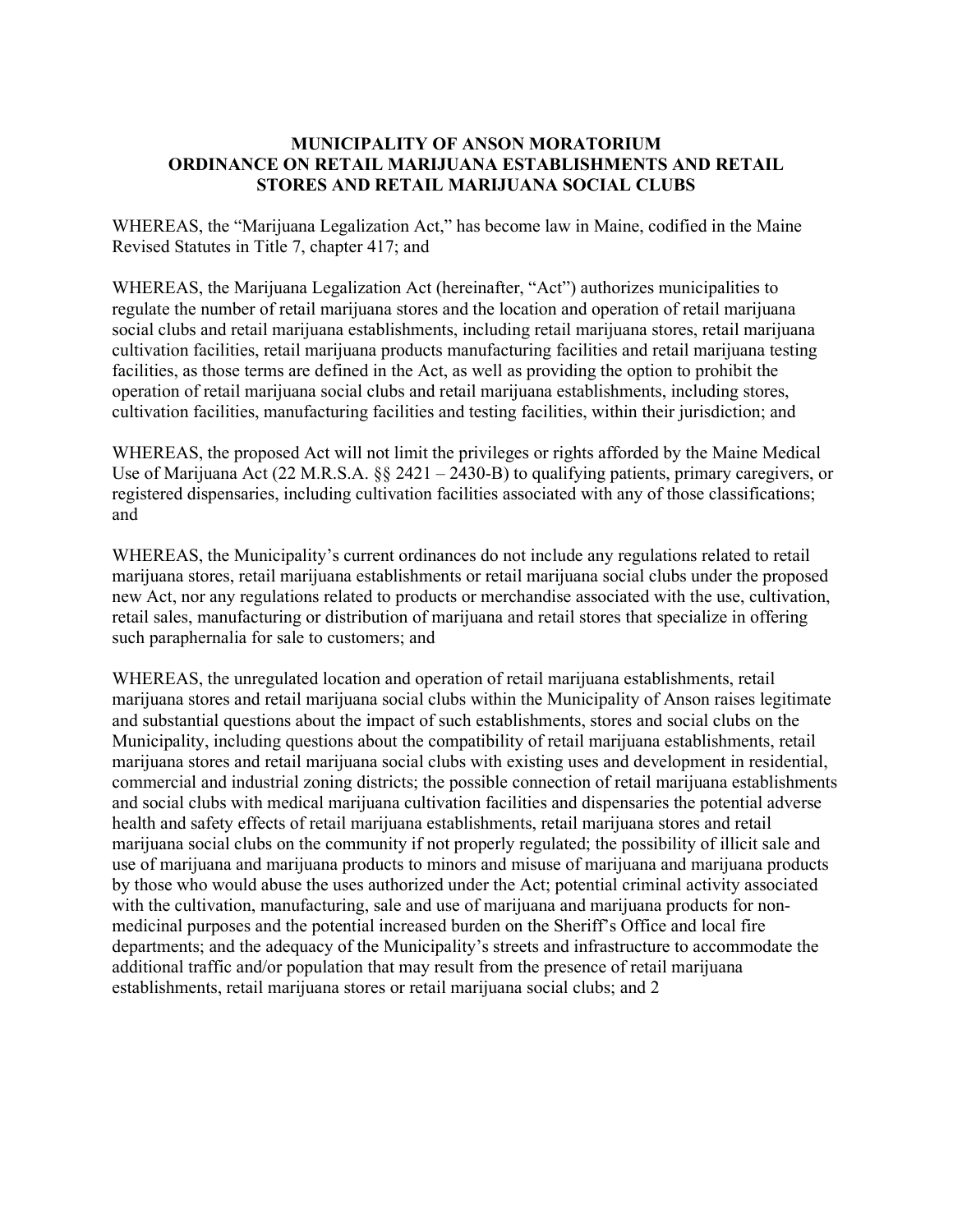WHEREAS, the possible effect of the location and operation of retail marijuana establishments and/or retail marijuana stores and/or retail marijuana social clubs within the Municipality has potentially serious implications for the health, safety and welfare of the Municipality and its residents; and

WHEREAS, the Municipality needs time to review the Act and to review its own ordinances to determine the implications of future proposed retail marijuana establishments and/or retail marijuana stores and/or retail marijuana social clubs to develop reasonable ordinances governing the location and operations of such establishments and stores and social clubs to address the concerns cited above; and

WHEREAS, the Municipality's current ordinances are insufficient to prevent serious public harm that could be caused by the unregulated development of retail marijuana establishments and retail marijuana stores and retail marijuana social clubs and other uses authorized by the Act, thereby necessitating a moratorium; and

WHEREAS, the board of municipal officers, the administration and the planning board, with the professional advice and assistance of the Sheriff's Office, shall study the Municipality's current ordinances to determine the land use and other regulatory implications of retail marijuana establishments and retail marijuana stores and retail marijuana social clubs and consider what locations, if any, and conditions of approval, if any, might be appropriate for such uses; and WHEREAS, a moratorium is necessary to prevent an overburdening of public facilities that is reasonably foreseeable as the result of retail marijuana establishments and retail marijuana stores and retail marijuana social clubs and other uses authorized by the Act, being located in the Municipality; and

WHEREAS, it is anticipated that such a study, review, and development of recommended ordinance changes will take at least one hundred and eighty (180) days from the date the Municipality enacts this Moratorium Ordinance on retail marijuana establishments and retail marijuana stores and retail marijuana social Clubs;

NOW, THEREFORE, be it ordained by the legislative body of the Municipality of Anson, that the following Moratorium Ordinance on retail marijuana establishments and retail marijuana stores and retail marijuana social clubs be, and hereby is, enacted, and, in furtherance thereof, the legislative body does hereby declare a moratorium on the location, operation or licensing of any retail marijuana social clubs and any retail marijuana establishments, including retail marijuana stores, retail marijuana cultivation facilities, retail marijuana products manufacturing facilities and retail marijuana testing facilities, within the Town.

This Moratorium Ordinance shall take effect, once enacted by the legislative body, but shall be applicable as of January 1, 2017 as expressly provided below. The moratorium shall remain in effect for one hundred and eighty (180) days from the date of applicability of this Ordinance, unless extended, repealed, or modified by the legislative body, for the express purpose of drafting an amendment or amendments to the Municipality's current ordinances to protect the public from health and safety risks including, but not limited to, compatibility of 3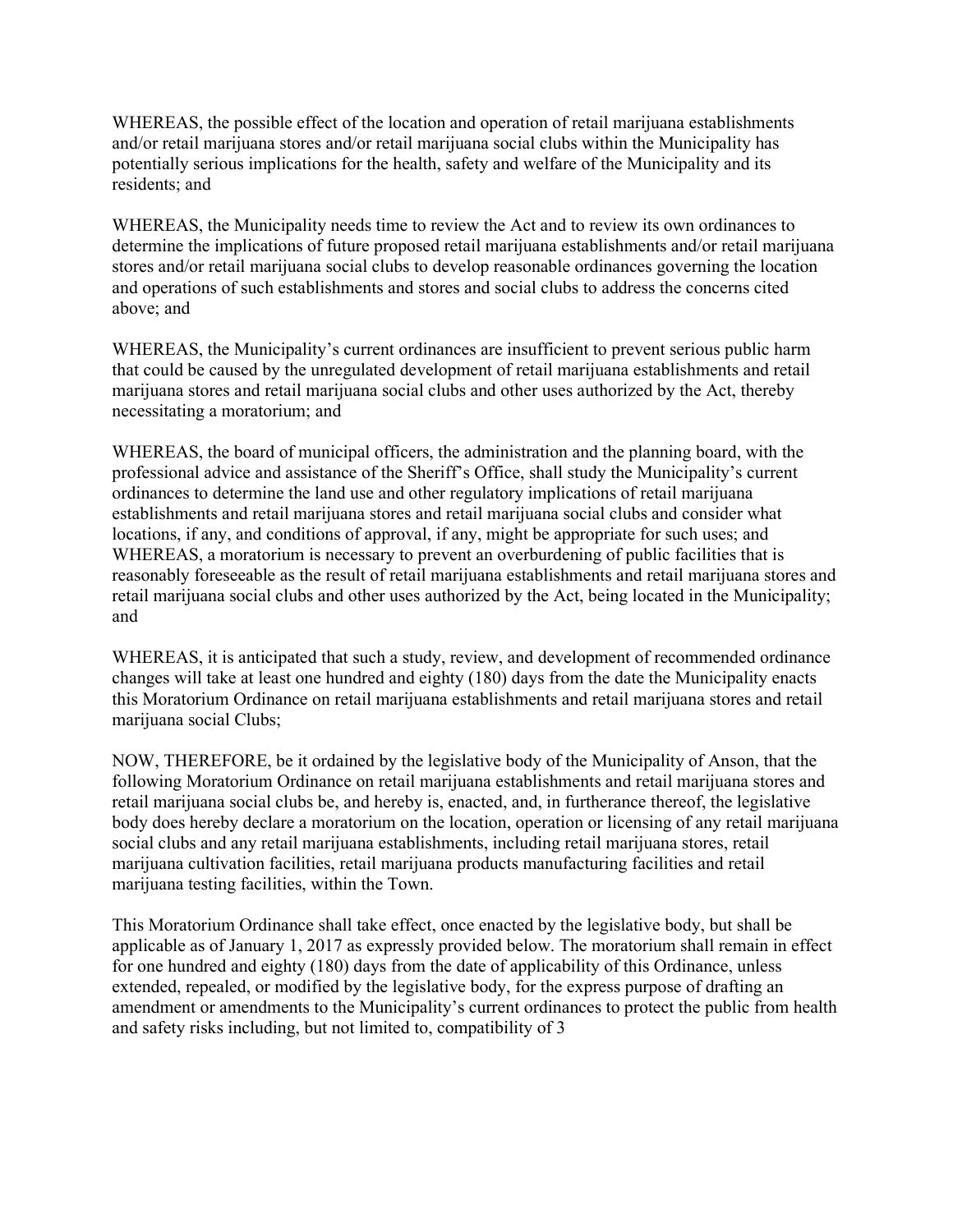retail marijuana establishments, retail marijuana stores and retail marijuana social clubs with existing and permitted uses in residential, commercial and industrial zoning districts; the correlation of retail marijuana establishments, retail marijuana stores and retail marijuana social clubs with medical marijuana cultivation facilities and dispensaries, all as defined in the Act; the potential adverse health and safety effects of retail marijuana establishments and retail marijuana stores and retail marijuana social clubs on the community if not properly regulated**;** the possibility of illicit sale and use of marijuana and marijuana products to minors and misuse of marijuana and marijuana products by those who would abuse the uses authorized under the new law; criminal activity associated with the cultivation, manufacturing, sale and use of marijuana and marijuana products for non-medicinal purposes and the potential increased burden on the public safety agencies serving the Municipality in responding to the same; and the adequacy of the Municipality's infrastructure to accommodate the additional traffic and/or population that may result from the presence of retail marijuana establishments or retail marijuana stores or retail marijuana social clubs in the Municipality.

BE IT FURTHER ORDAINED, that this Ordinance shall apply to retail marijuana stores and retail marijuana social clubs and retail marijuana establishments, including retail marijuana stores, retail marijuana cultivation facilities, retail marijuana products manufacturing facilities and retail marijuana testing facilities, as those terms are defined by the Act, codified at 7 M.R.S.A. §§ 2442 (36), (38), (39), (40) (41), that may be proposed to be located within the Municipality on or after the January 1, 2017 applicability date of this Ordinance; and

BE IT FURTHER ORDAINED, that notwithstanding the provisions of 1 M.R.S.A. § 302 or any other law to the contrary, this Ordinance, when enacted, shall govern any proposed retail marijuana establishments or retail marijuana stores or retail marijuana social clubs for which an application for a intent to build permit, Certificate of Occupancy, site plan or any other required approval has not been submitted to and granted final approval by the Code Enforcement Officer, Planning Board or other Municipal official or board prior to the applicability date of this Ordinance; and

BE IT FURTHER ORDAINED, that no person or organization shall develop or operate a retail marijuana establishment or retail marijuana store or retail marijuana social club within the Municipality on or after the effective date of this Ordinance without complying with whatever ordinance amendment or amendments the legislative body may enact as a result of this Moratorium Ordinance; and

BE IT FURTHER ORDAINED, that no person or organization shall develop or operate a business that engages in retail or wholesale sales of products or merchandise for which the primary purpose is to prepare, cultivate, distribute or ingest marijuana or is of the kind that would be offered for sale or used at a retail marijuana social club or retail marijuana establishment, including but not limited to, pipes, pipe screens, bongs, vaporizers, rolling papers, hydroponic equipment and lights; and

BE IT FURTHER ORDAINED, that during the time this Moratorium Ordinance is in effect, no officer, official, employee, office, administrative board or agency of the Municipality shall accept, process, approve, deny, or in any other way act upon any application for a license, 4